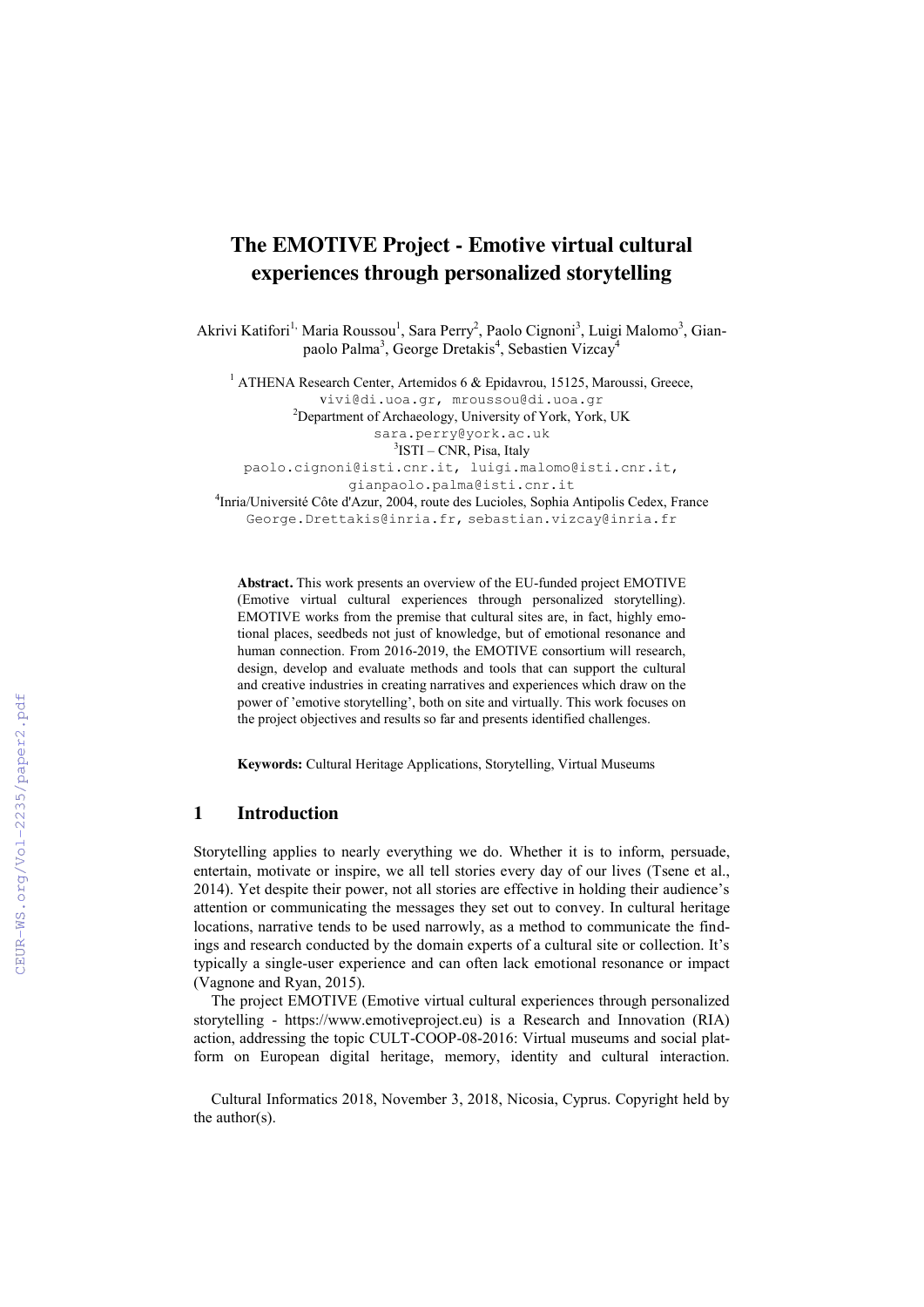EMOTIVE works from the premise that cultural sites are, in fact, highly emotional places. That regardless of age, location or state of preservation, they are seedbeds not just of knowledge, but of emotional resonance and human connection. From 2016- 2019, the EMOTIVE consortium will research, design, develop and evaluate methods and tools that can support the cultural and creative industries in creating narratives and experiences which draw on the power of "emotive storytelling". The output of this process will be a number of prototype tools and applications for heritage professionals and visitors that produce interactive, personalized, emotionally resonant digital experiences for museums and cultural sites.

This work provides an overview of the project objectives and partners and outlines its main research outcomes and open issues. Section 2 presents the EMOTIVE consortium and 3 an overview of the project and its objectives. Sections 4 and 5 highlight the project main findings, 6 the open challenges and 7 concludes the paper.

### **2 Partners**

The EMOTIVE consortium brings together the resources of 8 participating organizations from 5 European countries (UK, Greece, France, Italy and Ireland), each an expert in their respective field and with significant research experience. The consortium includes industrial partners: EXUS Software Ltd (EXUS), Diginext Sarl (DXT), NOHO Limited (NOHO); academia and research institutions: ATHENA Research and Innovation Center in Information, Communication & Knowledge Technologies (ATHENA), University of York (YORK), Institut National de Recherche en Informatique et Automatique (INRIA), Consiglio Nazionale delle Ricerche (CNR), University of Glasgow (UGLA) and user-related partners: YORK, UGLA, and NOHO.

The research organisations in EMOTIVE carry out the foundational scientific research of the project. On the one hand lies ATHENA, a research centre closely affiliated with the University of Athens (UoA), Department of Informatics and Telecommunications) in the sector of Information and Knowledge Technologies, digital cultural heritage applications and virtual reality, INRIA in image-based and mixed rendering techniques, and CNR in developing new approaches and novel techniques for exploiting digital fabrication techniques. On the other hand, the YORK Department of Archaeology and UGLA provide their extensive expertise in the conceptualization and evaluation of digital experiences for cultural heritage.

Academic and applied research is complemented by the industrial partners EXUS and DXT who bring not only their technical expertise into the project, but also the prospect of commercial exploitation of EMOTIVE results. The team is complemented by NOHO, an SME which designs and creates video and interactive content for the cultural heritage sector with a strong emphasis on narrative design.

YORK and UGLA provide access to the EMOTIVE consortium to two UNESCO World heritage archaeological sites of great importance, the Çatalhöyük Neolithic site and the Roman Antonine Wall site in the UK and also the Hunterian Museum, one of the leading university museums in the world.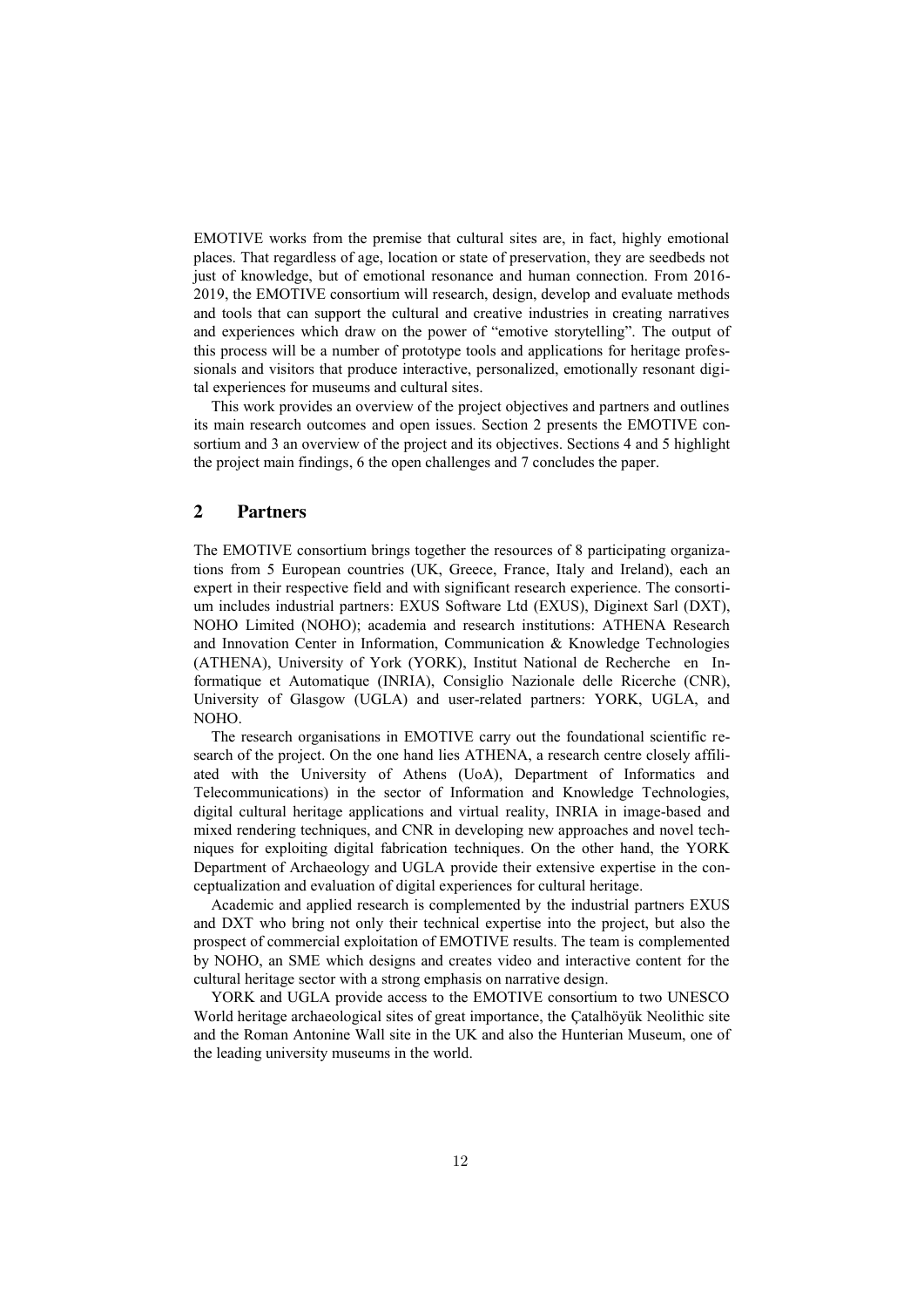## **3 Project Overview**

The principal objective of the EMOTIVE project is to research, design, develop and evaluate methods and tools that can support the cultural and creative industries in creating digital cultural heritage experiences, on-site and virtual, which draw on the power of 'emotive storytelling'. This means storytelling that can engage visitors, trigger their emotions, connect them to other people around the world, and enhance their understanding, imagination and, ultimately, their experience of cultural sites and content. EMOTIVE will do this by providing the means to authors of cultural products to create high-quality, interactive, personalized digital stories that can highlight the unique and particular characteristics of the specific sites and collections.

The EMOTIVE project targets two main groups of users:

1. Authors: they are members of the cultural and creative industries in charge of creating interactive cultural experiences (i.e., interactive stories) and making them available to the visitors.

2. Visitors: they are the people visiting the site and experiencing it through the cultural experiences created by the authors

More specifically, the main objectives of the EMOTIVE project include:

- Design a framework of best practices and guidelines for creating emotive cultural scenarios/stories for virtual and on-site museums, with a visitorcentric approach (Section 4.1)
- Implement an integrated set of authoring tools for all stages of production of an EMOTIVE story combined with an experiencing system, a powerful and generic infrastructure for storing, deploying, and presenting the EMOTIVE stories on mobile and desktop devices coupled with a storytelling engine. (Section 4.2)
- Develop simple methods of reconstructing physical space and producing digital 3D environments (through image-based modelling) and physical 3D objects. (Section 4.3)
- Investigate the production of physical artefacts designed to enhance the visitor experience, encouraging further visits to the cultural site. (Section 4.4)
- Develop a methodology for the meaningful, well-rounded evaluation of tools and experiences for cultural heritage (Section 5) and apply and evaluate the project methodology in a number of use cases (Section 4.5)

The following sections provide an overview of the aforementioned objectives.

### **4 Main project outcomes**

#### **4.1 A conceptual framework for emotive experiences**

The EMOTIVE project aims to move away from privileging didactic learning outcomes to explore other ways audiences feel and experience cultural heritage. Employing emotive storytelling in the context of cultural heritage is a unique form of art, with distinct differences from other art forms, such as movies, books, or video games. Her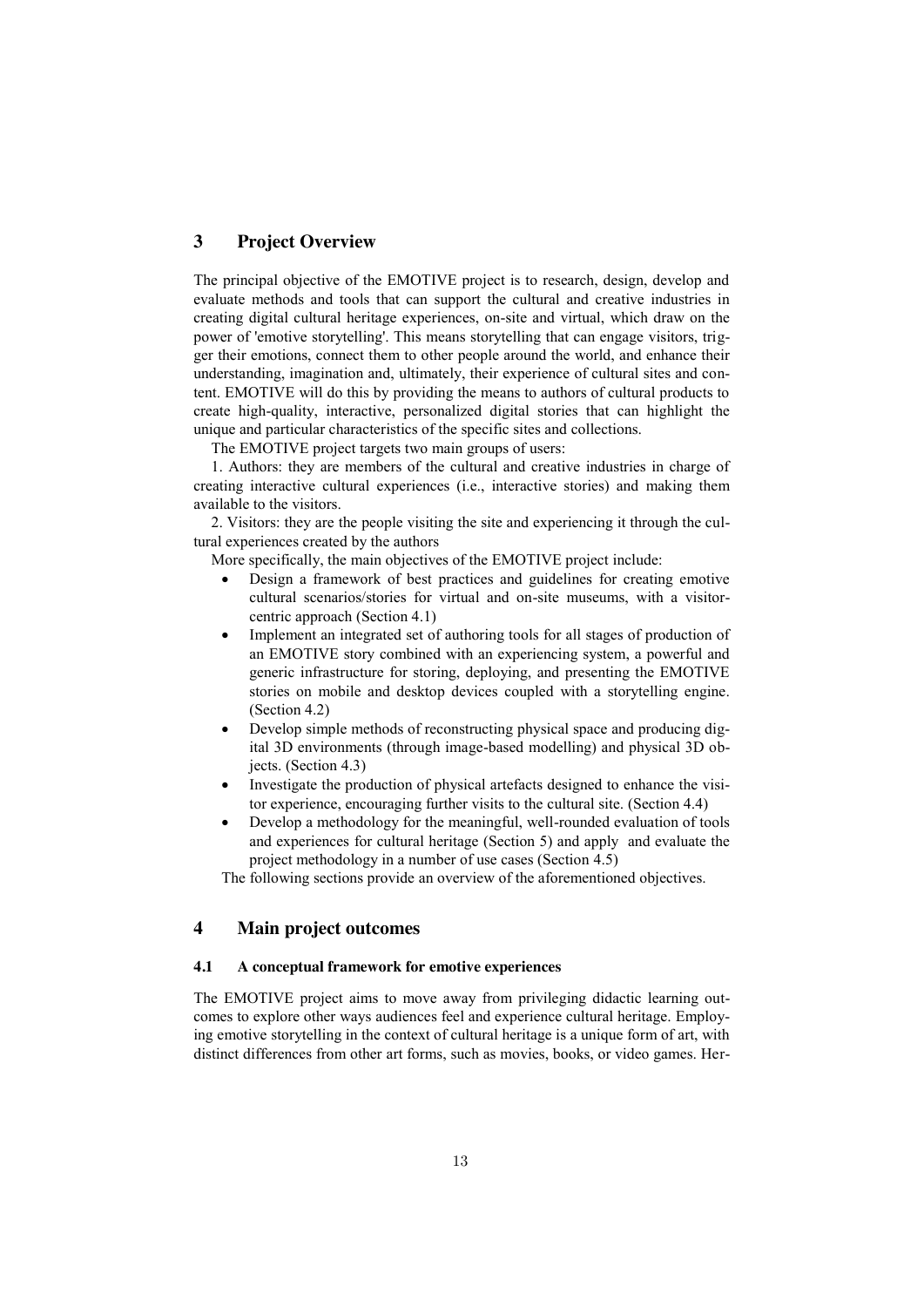itage sites have tended to rely on didactic presentation of information and conventional publication media (physical signage, printed brochures and maps, etc.) to engage their audiences. However, when confronted with the opportunity to push beyond these traditions - to deploy personal, emotive narrative that is delivered via various means, including digitally - their promise for attracting and retaining visitors, and for reshaping our understandings and appreciation of the past, seems vast.

Through emotive experiences, visitors are able to interact with the site's interpretation, change it and move it in the direction they want. The significance of such an approach for facilitating engagement, resonance, care and commitment to cultural heritage cannot be overestimated (Perry et al, 2017).. The consortium has defined various Experience Types linking them to relevant Personas (i.e., visitor profiles), as well as guidance on six themes that EMOTIVE considers essential for the design of its experiences: Story, Emotions, Mechanics, Social Interaction, Aesthetics, and Technology.

The first version of the EMOTIVE conceptual framework (EMOTIVE Deliverable 5.1) is constantly being updated to reflect the findings of the iterative design, usercentered approach followed within the project.

#### **4.2 Authoring and experiencing**

The goal of the EMOTIVE Authoring Tool (EAT) is to enable cultural heritage and creative industry professionals to create compelling emotive storytelling experiences. These experiences will then be executed on site through mobile apps and situated displays or off-site, through web applications.

The EAT has been designed to offer a wide variety of tools to address a variety of issues. The first requirement to which the EAT answers is to allow the various authors to gradually construct the experiences using different tools according to the experience development stage. The EAT thus responds to the diversity of the professions of the authors who use it and is meant to be used by authors with different degrees of expertise, ranging from average computer users without any knowledge of computer science, to computer programmers. For this reason, the EAT is structured in conceptual layers, with each one of them addressed using a single or several of the implemented tools. These include the following:

**Story Design Editor**. The Story Design Editor is a web application that enables authors to design an interactive storytelling experience. This tool is meant to allow authors to draft their first ideas using a simple text editor, build the narrative interactivity within this experience scenario and prescribe the way that these ideas need to be implemented in the final experience.

**Storyboard Editor**. The Storyboard Editor is a web application that allows end users with storytelling skills to produce the experience they designed in the Story design editor. This editor is addressed to less experienced authors and allows them to develop their ideas with simple activity templates. Authors with technical skills can develop the experience further, if needed, using the Visual Scenario Editor.

**Visual Scenario Editor**. The Visual Scenario Editor enables authors to create compelling storytelling experiences featuring visually rich content, notably in virtual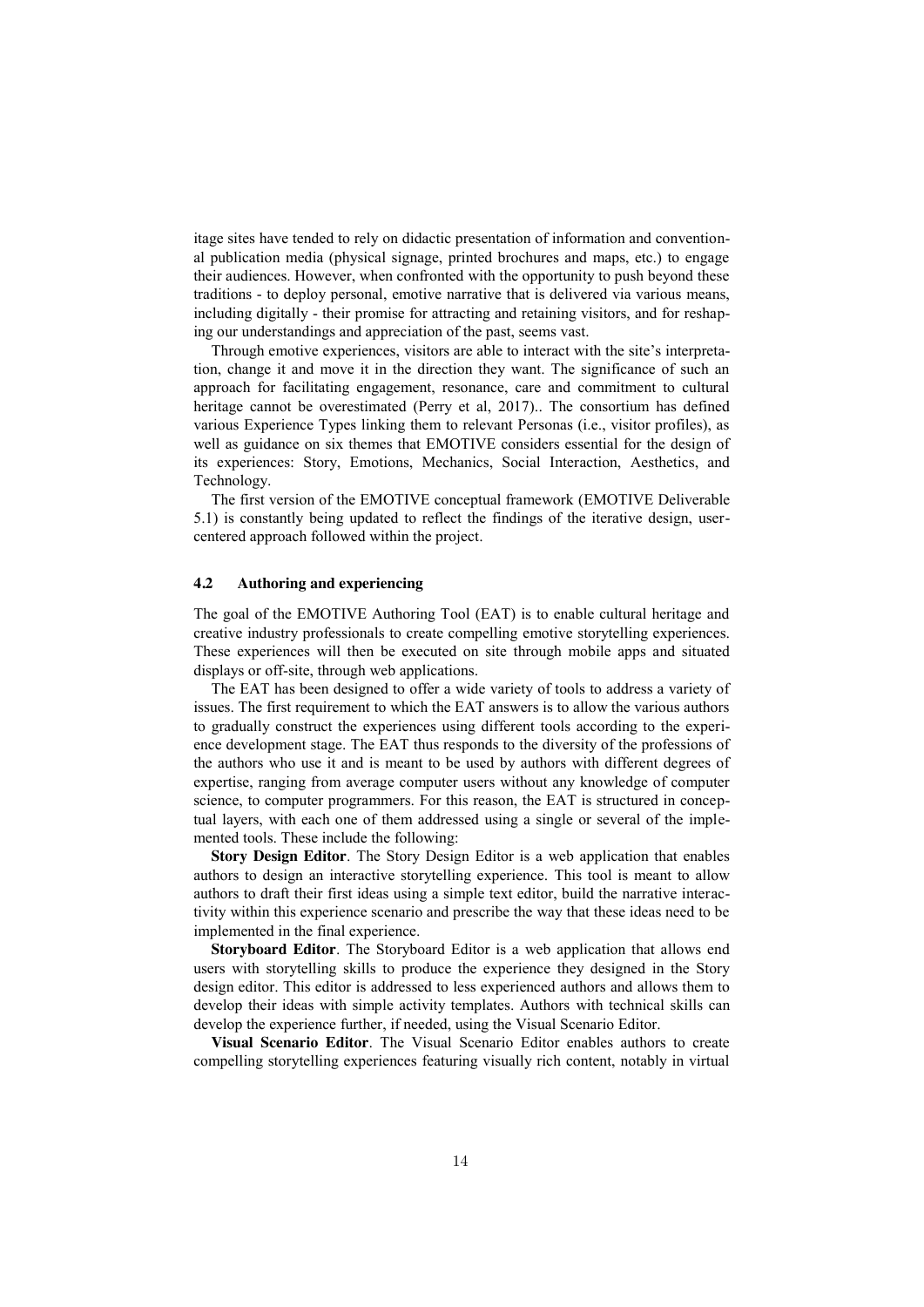or augmented reality through visual programming mechanisms, wizards and a Scripting Editor for computer programmers to code the most complex parts of storytelling experiences.

**Floorplan Editor**. The Floor Plan Editor is a web application that allows building virtual environments based on floor plans, panoramas and images. The floor plans can then be integrated with the experience produced by the Storyboard Editor and made available on the EMOTIVE platform for offsite visits.

**Mixed Reality Plugin**. The Mixed Reality Plugin is a set of tools for the Unity game engine that allow game developers to import 3D reconstruction assets of a real scene obtained from photos. In addition, it allows photorealistic rendering of the reconstructed scene by means of image based rendering algorithms. Additional tools are provided with the plugin to allow basic manipulation of the reconstructed scene.

Section 4.5 presents examples of the use of the various EAT tools to develop emotive experiences. The tools are available for demonstration and testing to interested external parties after communication with the EMOTIVE project team.

#### **4.3 Development of cost-effective reconstructions of sites**

In the past years, significant progress has been made in different fields of Computer Vision and Computer Graphics, which in conjunction with the increase of computational power thanks to hardware improvements has led to a different approach for modeling and rendering of real environments based on the acquisition of real photographsn. This Image-Based Rendering (Buehler et al. 2001, Chaurasia et al. 2013) approach (IBR) offers some substantial advantages like being cost effective and less time consuming. Traditional modeling and rendering of scenes requires the expertise of a 3D designer and even if the time and money were not a constraint to delegate such task to the 3D designer, the result would look computer-generated and not photorealistic. Achieving photorealistic rendering of environments is a key factor for creating immersive and engaging virtual experiences. IBR offers a much better alternative.

Producing such environments using IBR usually requires the following steps:

**Photographs acquisition:** given a certain area of interest, we need to capture as much data as possible by taking pictures of the parts of the scene that we want to include in the reconstruction and the virtual immersive experience. We need some overlap between photographs in order to apply Multi-View Stereo algorithms (MVS) on that dataset of images (Jancosek 2011). This constraint requires us to take a sufficient number of pictures to assure camera density and to provide enough freedom to users to navigate through the scene. This presents two main problems: how to perform the photograph acquisition (placement of the camera in the scene) and how to deal with huge datasets so the rendering of a viewpoint is fast enough to be used as a technology applied to video-game like experiences. In EMOTIVE we addressed both these issues.

**Scene reconstruction and camera calibration:** once we have a dataset, we apply Multi-View Stereo Reconstruction (Jancosek 2011) and Structure from Motion (SfM) (Snavely 2006) algorithms to generate a mesh representing the reconstruction of the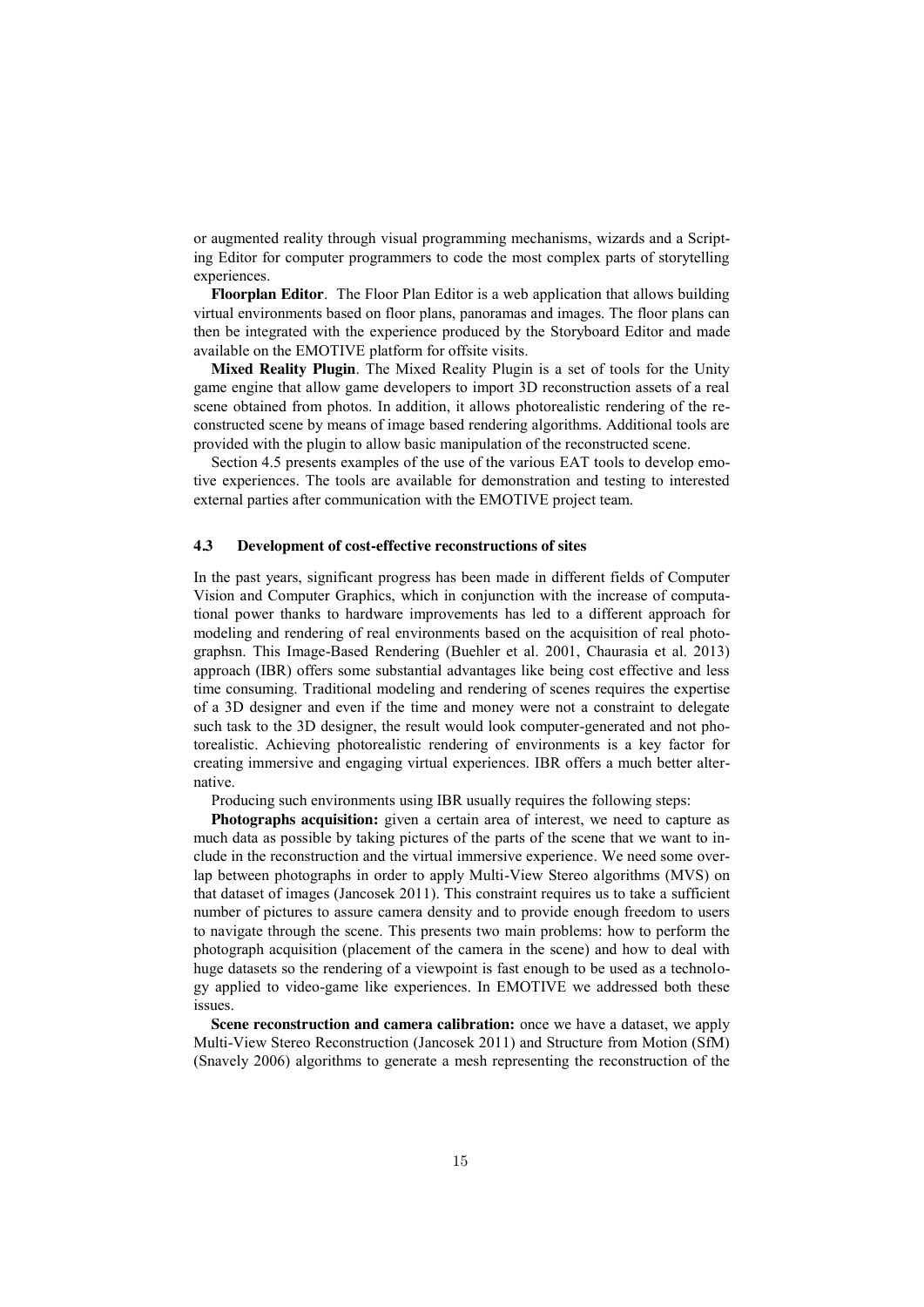environment and to get the calibration of the cameras, i.e.,the position and orientation of the cameras within this reconstructed space. This task is performed offline and might take several minutes or even hours depending on the number of photographs and their resolution.

**Rendering of the scene by Image-Based Rendering algorithms:** having a mesh representing the reconstruction, the calibration of the cameras along this space and the original images that conform the dataset, we can use IBR algorithms in order to render the scene, preserving view dependent effects like reflection highlights and giving and overall better look in terms of "realism" if we compare it to the result of the traditional pipeline of modeling and shading by hand. Another advantage of rendering by IBR algorithms is that it scales well when increasing the complexity of the scene (number of light sources, number of polygons, etc.).

By using this approach, a non-technical person can easily create the virtual space by taking pictures, and running an offline process of reconstruction (done only once). The project hads developed several new IBR algorithms and some in Unity to import such assets, modify them to a certain extent and render them as a background allowing content creators and other skilled persons to develop emotional engaging stories as any other video game made with Unity 3D engine. We have also developed a new approach allowing small modifications to be made in the scene, which is one of the major challenges in IBR (Philip & Drettakis 2018).

#### **4.4 Cost-effective production of tangible objects**

Interaction with physical exhibit replicas has been considered to foster engagement for visitors. However this kind of enhanced experience comes with a cost: the production of replicas is still definitely not cheap and can easily reach hundreds of euros for each custom object. Even the recent advances in digital fabrication technologies, through the use of 3D printing machines based on Fused Deposit Modeling, have not significantly addressed this problem: these devices are usually very slow and the creation of a single moderately sized object (in the order of tens of centimeters) can require more than of one day of device time.

These technological / economic constraints pose significant limits in the easy use of physical replicas in the museum context, given that handling the objects wears down the objects and therefore imposes scheduled substitution practices.

For all these reasons we have developed a new fabrication technology based on casting that is aimed to enable the cheap production of replicas in small numbers. The main idea is to leverage silicon mold casting, an approach used often for high-quality reproduction of art objects but addressing its limitations and complexity by mean of sophisticated geometry processing algorithms. With this approach, a physical object is submerged in liquid silicone; the cured silicone forms a mold around the object; then, the prototype is extracted by manually cutting and opening the silicone mold. Multiple copies can be cast by filling the silicone mold with a liquid casting material such as resin or gypsum.

While conceptually simple, silicone mold casting may become extremely challenging when applied to non-trivial shapes, and requires the intervention of skilled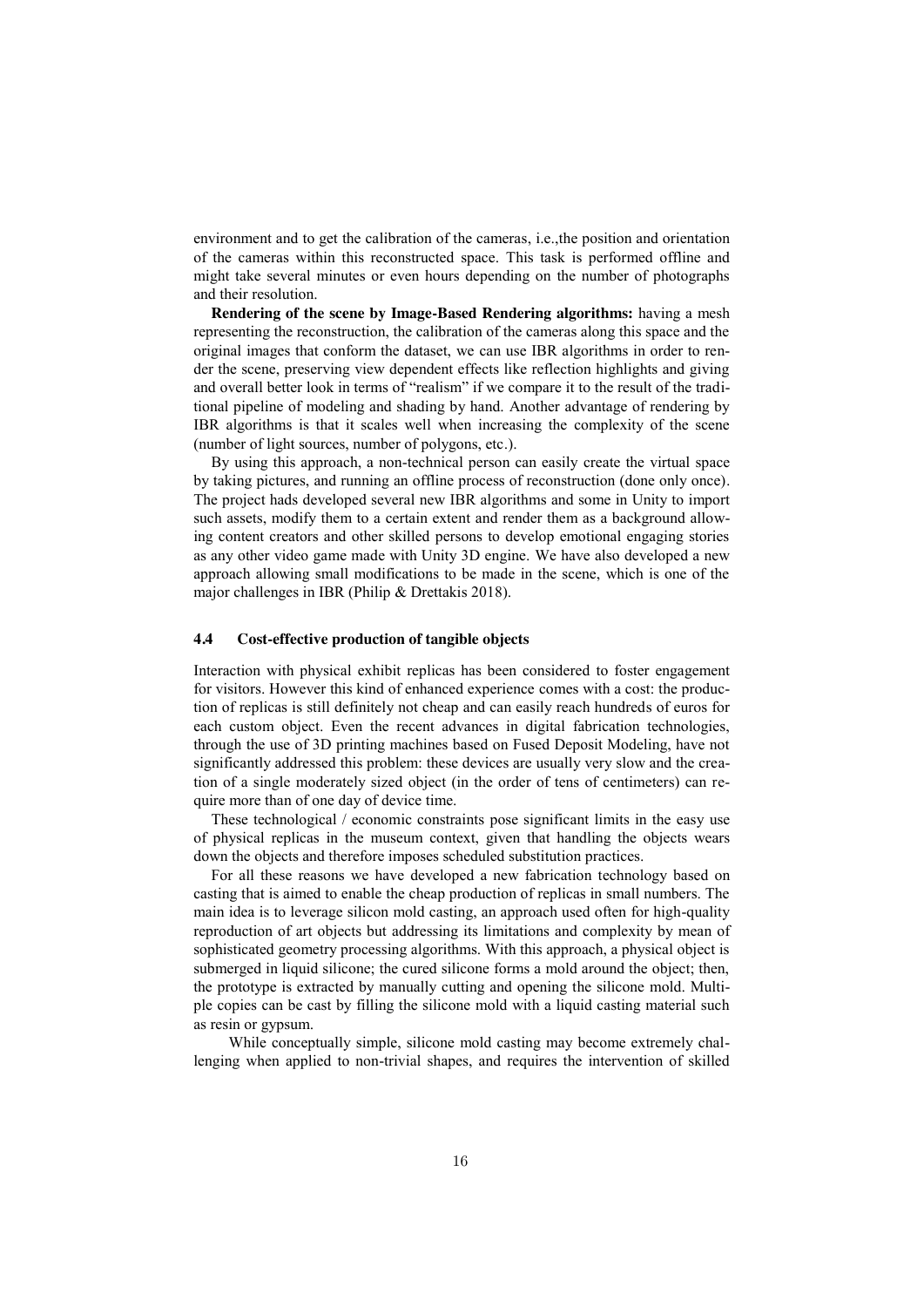professionals. For example, objects with handles usually need a set of carefully placed extra cuts to make the extraction physically possible. Moreover, venting pipes have to be attached to the prototype object before submersion in liquid silicone, to let the air flow out and avoid artifacts in the replicas due to trapped air bubbles.

We have developed a new method (Alderighi et al, 2018) for fabricating digital objects through reusable silicone molds. With our approach molds are generated by casting liquid silicone into custom 3D printed containers called metamolds. Metamolds automatically define the cuts that are needed to extract the cast object from the silicone mold and generate molds that are quite simple to use. The shape of metamolds is designed through a novel advanced geometric algorithm, which takes into account both shape and topological constraints involved in the process of mold casting. Our technique is practically simple, does not require changing the shape or topology of the input objects, and only requires off- the-shelf materials and technologies.



Fig. 1. A two-piece silicone silicone mold used to reproduce the female figurine form Çatalhöyük. Bottom two examples of the fabricated replicas, in resin (left) and gypsum (right).

#### **4.5 The EMOTIVE pilots**

The project has so far produced several experiences that have been evaluated with visitors in both the project main sites, Çatalhöyük and the Hunterian. The experiences explore digital storytelling, tangible objects, social interaction between visitors and more experiential approaches, all combined to achieve the emotional connection of the visitors with the sites. Both on-site and virtual experiences are being designed, created and tested.

The project has also produced experiences for other institutions that serve as Living Labs for the project and test and apply its concepts and technology including the York Minster Cathedral.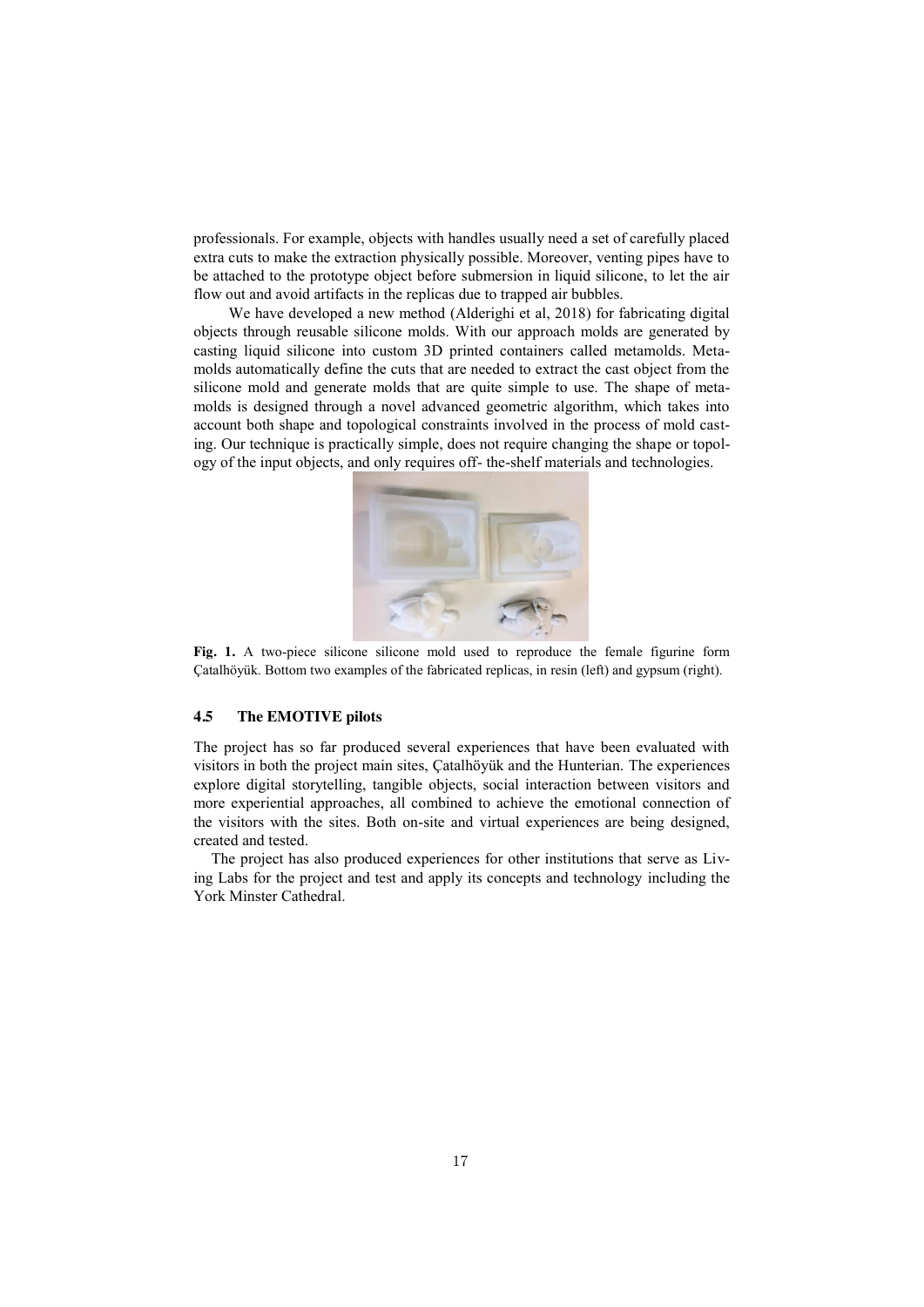

**Fig. 2.** The EMOTIVE use cases as evaluated on the two sites: Çatalhöyük reconstructed house (left) and the Hunterian Antonine Wall Gallery (right)

# **5 Evaluating emotive cultural heritage experiences**

Central to the project is a user- and visitor-centric design approach and an iterative collaborative design and evaluation process. The evaluation work at EMOTIVE includes developing a methodology for the meaningful, well-rounded evaluation of tools and experiences, evaluating the usability and functionality of individual EMOTIVE tools, and the quality and effect of the EMOTIVE experiences.

An important objective of EMOTIVE is to study, assess and analyse the effect that the tools and experiences designed as part of the project have on both authors and end users/visitors. The project also aims to evaluate how the overall interpretative philosophy underpinning it and the power of ‗EMOTIVE experiences' engages different types of users and in different contexts and situations.

The project employs a multi-part, qualitative and quantitative, mixed-methods evaluation framework, which draws upon and combines approaches applied over many years in museum studies, psychology, media, education, cultural studies, and HCI. EMOTIVE evaluation will examine both usability and user experience of tools, methodologies and experiences, combining externally reporting on user experience (e.g., via observation of visitor emotional and bodily expression), and through both verbal and non-verbal visitor self-reports (e.g., via both visual and word-based questionnaire, and spoken interview).

# **6 Open issues and challenges**

The EMOTIVE approach to digital cultural heritage has identified several open issues and challenges at the conceptual, design and evaluation level.

As already mentioned, the project focuses on emotions and the challenge of their integration on the project conceptual framework. (Watson 2013: 286) expresses the problem succinctly: ‗more attention needs to be paid to what visitors feel…it is this that they remember after their visit, rather than any 'learning' they have undertaken'. Indeed, as Watson (2013: 284) herself notes, the situation is more complicated than a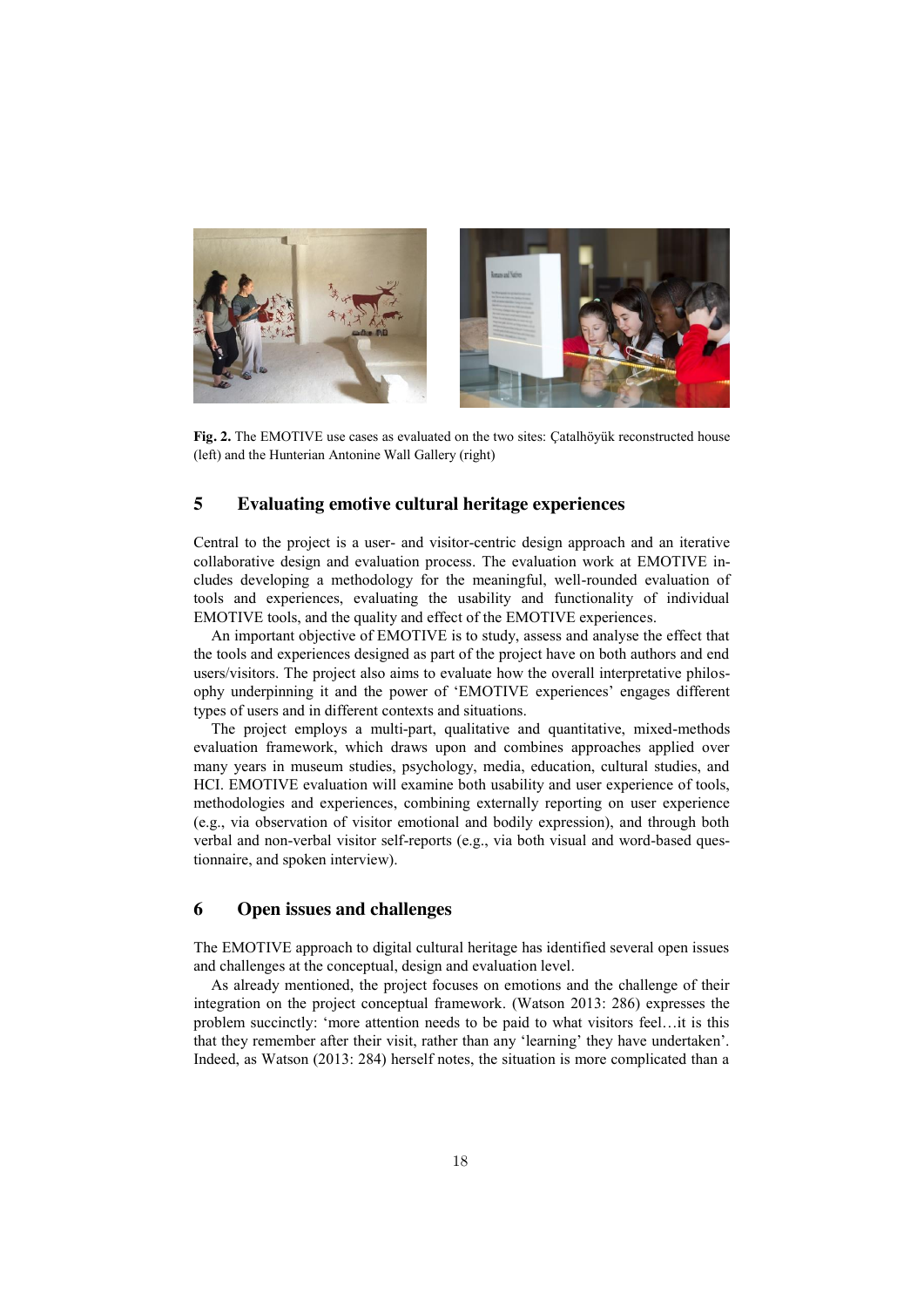simple divide between learning and feelings, because both are entirely entangled. As Smith and Campbell describe it (2016: 299) 'emotions are both evaluative and an essential part of reasoning'. To account for one without concern for the other is to fundamentally misunderstand human nature. Ample research (e.g., Staus & Falk 2017) demonstrates that emotions trigger attention and memory, which are critical to learning itself. This research goes further to suggest that the key challenge is thus in managing the balance—providing emotive experiences that enable learning rather than eclipsing or privileging it, therein ensuring impact (Perry et al, 2017). EMOTIVE has been experimenting with different approaches in employing emotion to foster a deeper connection and understanding of heritage and considers its successful application to this end as one of its main challenges.

Related to the challenge of defining a conceptual framework for emotive experiences is the issue of evaluation. The challenge is to define and describe a detailed methodological and practical approach for evaluating emotive experiences, with the aspiration to become a useful framework for others in the field. It is of key importance to identify what should be evaluated in different types of experiences and what is the most effective way to accomplish it. To this day there has not been a standard evaluation framework to guide cultural heritage experience evaluation and, more importantly, not one that takes emotions into account.

Furthermore, over the last few years, UX evaluation has also looked at physiological reactions (e.g. skin conductance, heart rate, facial muscle activity, cortical activity, startle reflex or eye blink magnitude) as measurements of the intensity and quality of an individual's internal affective experience (Zimmermann 2008). Physiological signals are measured with a wide variety of instruments and sensors. The use of physiological signals requires specialized and frequently expensive equipment and technical expertise to run the equipment which makes this method suitable for lab experiments but rather challenging for applied use in the natural field settings of the cultural sector. It is still an open issue whether such measure can be of value in the context of cultural heritage experience evaluation and if so, in what way.

Lastly, EMOTIVE has been working on the authoring of experiences, seeking to understand the needs and support the complex workflow of their design and implementation. Engaging with different cultural heritage practitioners for the testing of its toolset and their application in real world settings is very challenging but crucial.

# **7 Conclusions**

This paper presented an overview of the EMOTIVE project, focusing on its overall conceptual framework for emotive experiences in cultural heritage as well as on the tools developed within the project to support the authoring of such experiences. The emotive approach is addressed both to on-site and virtual visitors and work within the project is also dedicated to the evaluation perspectives of such experiences.

EMOTIVE will continue developing its methodology and tools through a usercentered iterative design approach, working closely with its two cultural heritage sites as well as with external sites, including the York Minster, the Athens Ancient Agora